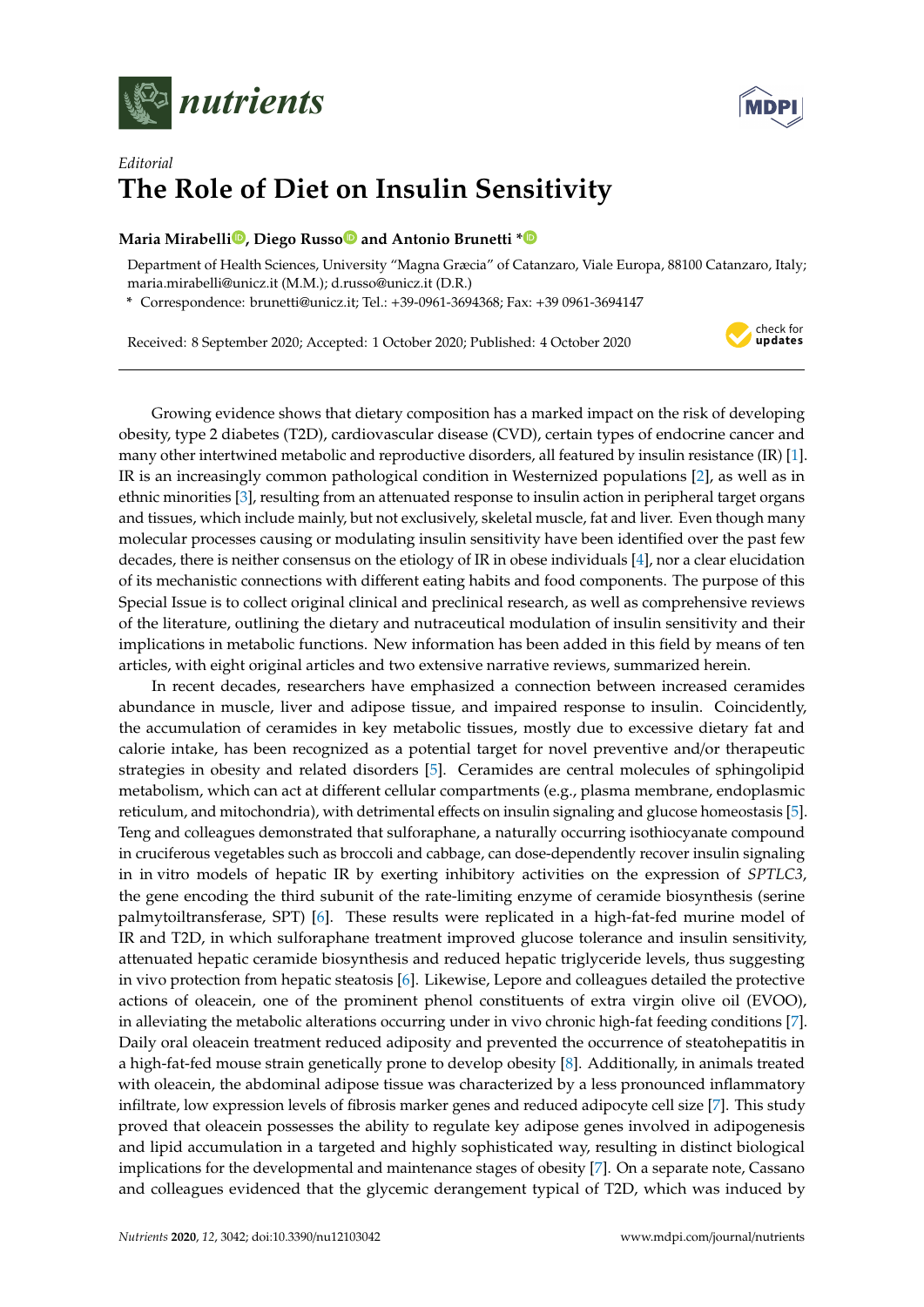chronic high-fat feeding and streptozotocin injections in Wistar rats, could be ameliorated by treatment with ranolazine, a relatively new anti-arrhythmic and anti-anginal compound [\[9\]](#page-3-8). Furthermore, ranolazine showed promising potentials for neuroprotection in obesity and T2D, and improved the body composition of high-fat-fed animals by effectively increasing their lean body mass [\[9\]](#page-3-8). In this context, increasing evidence is linking adiposity to the impaired brain structure and decreased insulin sensitivity of this target organ in patients with excessive body weight. Additionally, obese individuals suffering either from T2D or milder forms of hyperglycemia are exceedingly prone to cognitive decline and dementia, showing progressive deficits over time [\[1\]](#page-3-0). Although this was not assessed with ex vivo histological analyses, results from in vivo behavioral and cognitive testing procedures suggest that ranolazine might effectively counteract the metabolic and structural brain disturbances induced by a high-fat diet and T2D [\[10\]](#page-3-9).

Gender-based benefits of intensive lifestyle changes in preventing T2D and the adverse pregnancy outcomes of gestational diabetes (GDM) were an important aspect of this Special Issue. The milestone Diabetes Prevention Program (DPP) demonstrated that in a multi-racial population, engaged in a nutritional, physical and behavioral program aimed at losing at least 7% of body weight with extensive centralized training and support, the 3-year incidence of T2D was more than halved [\[11\]](#page-3-10). However, cultural differences and traditions, such as those typical of the Arab countries, can profoundly affect the feasibility of a DPP-based educational model, and appropriate modifications to the former intervention should be considered in this setting. By involving primary health facilities, Al-Hamdan and colleagues provided evidence of the efficacy and sustainability of a 6-month personalized lifestyle intervention in at-risk Saudi women with prediabetes [\[12\]](#page-3-11). Because of gender segregation, obligations concerning dress code (e.g., wearing abaya or full-body garments) and restrictions in outdoor activities, women in Saudi Arabia are particularly predisposed to sedentary lifestyle and T2D development [\[13\]](#page-3-12). One-on-one dietary counseling and an on-demand support system delivered by primary care personnel, even if coupled with limited adherence to physical activity and only modest weight loss after 6 months of lifestyle intervention, were more effective than standard care in improving glycaemic and cardiometabolic profiles in this target group [\[12\]](#page-3-11). The beneficial effects of an intensive lifestyle intervention, starting in early pregnancy and made of a calorie-restricted, low-glycemic-index, low-saturated-fat diet combined with moderate intensity physical activity (30 min of walking at least four days a week) were evaluated by Menichini and colleagues [\[14\]](#page-3-13). In obese singleton pregnant women with IR, this early intensive lifestyle intervention did not reduce the incidence rate of GDM with respect to standard care; however, mean glucose values at 75 g oral glucose tolerance test (OGTT), performed at 16–18 and/or 24–28 weeks of gestation in agreement with Italian guidelines, were significantly lower, as well as the birth rate of large-for-gestational-age (LGA) babies [\[14\]](#page-3-13). There is evidence that an excessive shunting of maternal nutrients across the placenta accelerates fetal growth and adipose tissue accretion from the early stages of pregnancy, and this increases the risk of macrosomia [\[15\]](#page-3-14). At the same time, fetal growth restriction due to maternal undernutrition during pregnancy may end up in small-for-gestational-age (SGA) births, negatively affecting the perinatal morbidity and mortality, as well as the longer-term health, of newborns [\[16\]](#page-3-15). Still, in obese women with IR, repeatedly identified at higher risk for GDM complications when compared to their normal weight counterparts [\[15\]](#page-3-14), the early lifestyle intervention with moderate reduction in caloric intake presented by Menichini and colleagues did not increase the risk of giving birth to SGA babies [\[14\]](#page-3-13). A different shade of evidence for the insulin-sensitizing effects of a low glycemic index diet was added by the work of Gao and colleagues [\[17\]](#page-4-0). Compared to a typical hospital diet, a low glycemic index diet that emphasized consumption of pulses improved both the indicators of insulin sensitivity/resistance (e.g., Matsuda index, homeostatic model assessment of insulin resistance, and HOMA-IR) and the biochemical markers of bone reabsorption (e.g., amino-terminal crosslinked telopeptides of type 1 collagen, NTx) in healthy participants subjected to four days of bed rest [\[17\]](#page-4-0). When forced to undergo prolonged bed rest due to traumatic injuries, major surgical procedures or a number of diverse medical and neurological reasons, patients experience substantial muscle wasting and a temporary exacerbation of IR, which significantly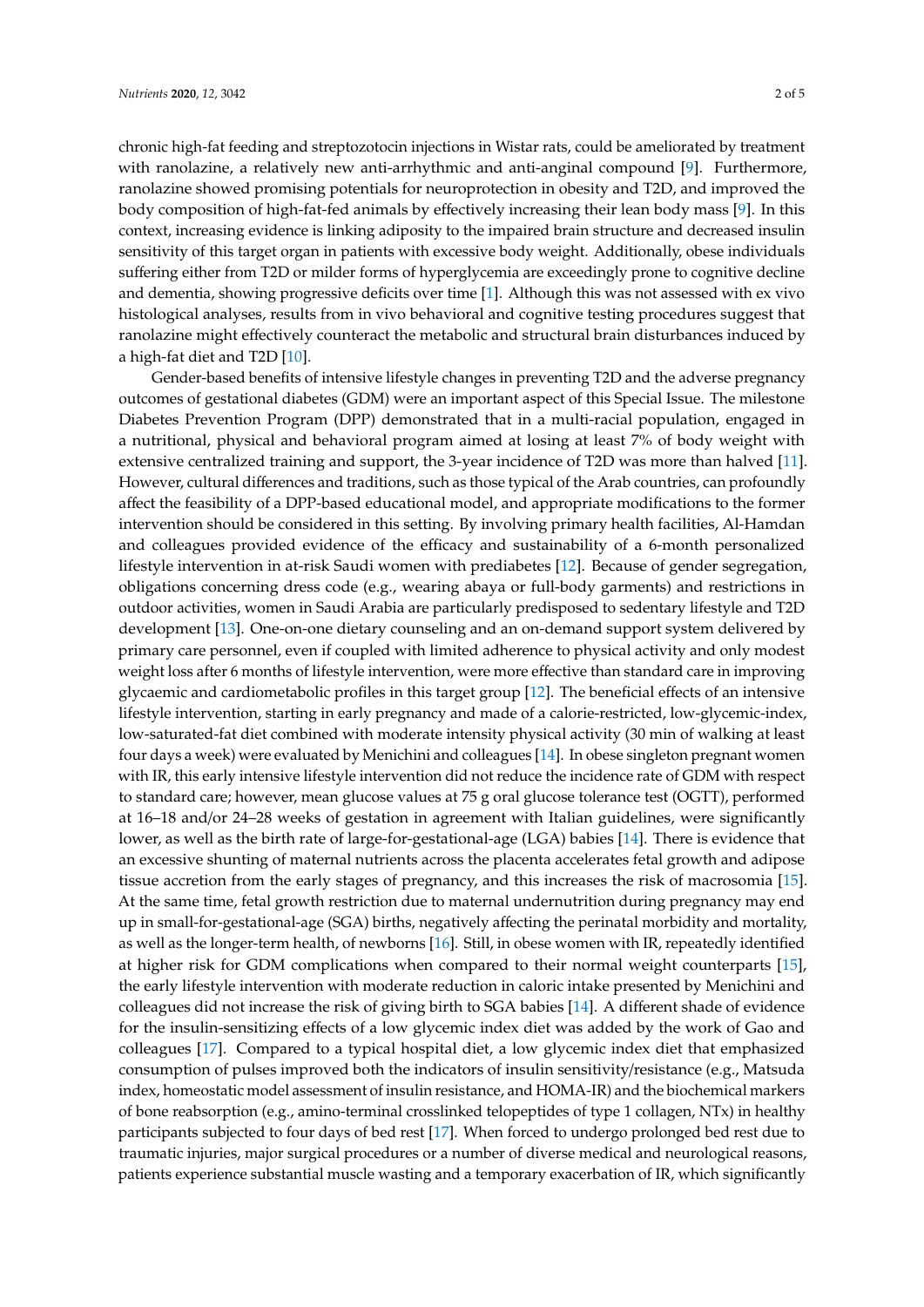worsens the impairments in lipid and glucose metabolism [\[18\]](#page-4-1). Given that bone and glucose metabolism are closely related to each other, and that a preserved insulin signaling exerts a positive effect on bone strength and turnover [\[19\]](#page-4-2), nutritional strategies, capable of mitigating a bed-induced IR state, should be carefully considered within the hospital setting as a means for improving patient outcomes and risks of bone loss. Quite the opposite, the crossover trial of Nichol and colleagues investigated the impact of an acute exposure to sucralose, one of the most popular and controversial calorie-free artificial sweeteners commercially available, on postprandial metabolic responses [\[20\]](#page-4-3). Indeed, while there is a general consensus that overconsumption of sugar-sweetened foods and drinks contributes to the high global prevalence of obesity and T2D, the literature contains conflicting results about whether or not a similar causal relationship would exist for artificial sugar-substitutes. Very recently, it has been reported that prolonged exposure to sucralose-sweetened drinks containing maltodextrin (a carbohydrate) decreases insulin sensitivity and alters brain and sensory pathways of sweet taste in healthy participants [\[21\]](#page-4-4). In this regard, as evidenced in this Special Issue, the acute ingestion of sucralose before an OGTT could differentially affect glucose and insulin responses in individuals with normal body weight with respect to those with obesity, probably due to variations in intestinal permeability. Intriguingly, even perception of sucralose taste impaired insulin responses to OGTT, underscoring the potential of artificial sweeteners to cause profound harm to metabolic health [\[20\]](#page-4-3). Finally, Weiller and colleagues detailed the effects of butaphosphan, an organic source of phosphorus commonly used in veterinary medicine, on insulin sensitivity and glucose metabolism in mice on acute food restriction while receiving either a normal- or a high-calorie diet [\[22\]](#page-4-5). Approved for use in dairy cows during the postpartum period of negative energy balance in order to avoid an excessive mobilization of body fat, butaphosphan exerts a variety of metabolic actions that depend, at least in part, on the type of animal feeding. Overall, this study demonstrated that butaphosphan treatment could preserve adipose tissue mass and increase blood glucose levels in food-restricted animals by promoting an IR state [\[22\]](#page-4-5), which is consistent with human and animal evidence for modulatory roles of dietary phosphate and serum phosphorus on insulin signaling [\[23\]](#page-4-6).

With regard to the narrative reviews included in this Special Issue, the one from Wali and colleagues critically addressed the cardiometabolic effects associated with high-fat dietary regimens and the underlying fundamental mechanisms [\[24\]](#page-4-7). Although not univocal, most epidemiological evidence links the intake of dietary saturated fats with T2D and CVD, which are generally accepted as major complications of IR. As extensively detailed, the subcellular abundance of diacilglycerol (DAG) and/or ceramides, both causing a direct loss of insulin signaling in mechanistic studies, inversely correlates with insulin sensitivity in target organs [\[24\]](#page-4-7). Moreover, the differential impact of specific acyl chain length ceramides on insulin homeostasis and functions represents an emerging concept in the nutritional regulation of glucose metabolism [\[5\]](#page-3-4). However, not all dietary fats have detrimental effects on insulin sensitivity. When compared to a low-fat diet, adherence to a Mediterranean-based regimen, particularly rich in unsaturated fats from EVOO or nuts, was associated with a significant reduction of CVD events and related mortality (approximately 30%) [\[25\]](#page-4-8). Other than basic nutrition and unsaturated fatty acids, the Mediterranean Diet provides several plant-based functional foods and nutrients that have been shown to have beneficial effects on insulin sensitivity and metabolic health, reversing IR states and certain hard-curative disease traits in patients with obesity, T2D, CVD, steatohepatitis, cognitive decline, endocrine-related cancers and polycystic ovary syndrome (PCOS) [\[1\]](#page-3-0). We had the opportunity to gather epidemiological and mechanistic evidence about the role of the Mediterranean Diet and selected nutritional supplements on the abovementioned IR-related diseases in a detailed review. Unsaturated fatty acids, flavonoids, anthocyanins and other polyphenols were inevitably in the spotlight [\[1\]](#page-3-0).

Either individually or collectively, the studies included in this Special Issue produce new insights into the role of diet on insulin sensitivity and provide results of considerable value for health-policy-making processes. Although far more research is needed to confirm the findings of these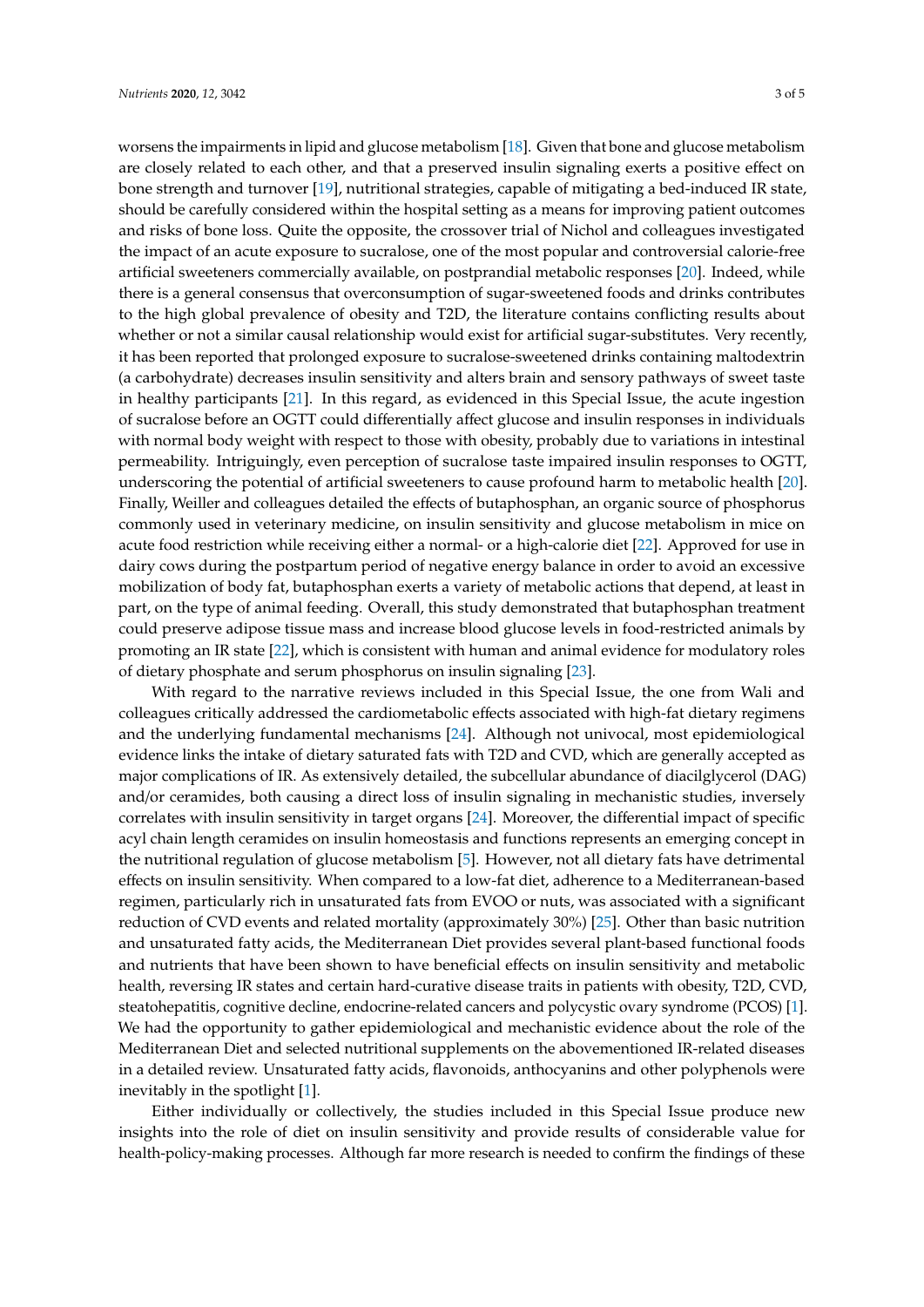works, this background knowledge will open new avenues for investigation and, possibly, affect clinical nutrition practice within a short time.

**Funding:** This publication is co-financed with the support of the European Commission, FESR FSE 2014–2020 and *Regione Calabria*. The European Commission and *Regione Calabria*'s supports for the production of this publication do not constitute an endorsement of the contents, which reflect the views only of the authors, and cannot be held responsible for any use which may be made of the information contained therein.

**Acknowledgments:** We are grateful to all the diverse research groups within the fields of nutrition and metabolism that contributed to this Special Issue.

**Conflicts of Interest:** The authors declare no conflict of interest

## **References**

- <span id="page-3-0"></span>1. Mirabelli, M.; Chiefari, E.; Arcidiacono, B.; Corigliano, D.M.; Brunetti, F.S.; Maggisano, V.; Russo, D.; Foti, D.P.; Brunetti, A. Mediterranean Diet Nutrients to Turn the Tide against Insulin Resistance and Related Diseases. *Nutrients* **2020**, *12*, 1066. [\[CrossRef\]](http://dx.doi.org/10.3390/nu12041066) [\[PubMed\]](http://www.ncbi.nlm.nih.gov/pubmed/32290535)
- <span id="page-3-1"></span>2. Kelly, G.S. Insulin resistance: Lifestyle and nutritional interventions. *Altern. Med. Rev.* **2000**, *5*, 109–132.
- <span id="page-3-2"></span>3. Petersen, K.F.; Dufour, S.; Feng, J.; Befroy, D.; Dziura, J.; Man, C.D.; Cobelli, C.; Shulman, G.I. Increased prevalence of insulin resistance and nonalcoholic fatty liver disease in Asian-Indian men. *Proc. Natl. Acad. Sci. USA* **2006**, *103*, 18273–18277. [\[CrossRef\]](http://dx.doi.org/10.1073/pnas.0608537103) [\[PubMed\]](http://www.ncbi.nlm.nih.gov/pubmed/17114290)
- <span id="page-3-3"></span>4. Arcidiacono, B.; Chiefari, E.; Foryst-Ludwig, A.; Currò, G.; Navarra, G.; Brunetti, F.S.; Mirabelli, M.; Corigliano, D.M.; Kintscher, U.; Britti, D.; et al. Obesity-related hypoxia via miR-128 decreases insulin-receptor expression in human and mouse adipose tissue promoting systemic insulin resistance [published online ahead of print, 2020 Jul 27]. *EBioMedicine* **2020**, 102912. [\[CrossRef\]](http://dx.doi.org/10.1016/j.ebiom.2020.102912) [\[PubMed\]](http://www.ncbi.nlm.nih.gov/pubmed/32739259)
- <span id="page-3-4"></span>5. Turpin-Nolan, S.M.; Brüning, J.C. The role of ceramides in metabolic disorders: When size and localization matters. *Nat. Rev. Endocrinol.* **2020**, *16*, 224–233. [\[CrossRef\]](http://dx.doi.org/10.1038/s41574-020-0320-5) [\[PubMed\]](http://www.ncbi.nlm.nih.gov/pubmed/32060415)
- <span id="page-3-5"></span>6. Teng, W.; Li, Y.; Du, M.; Lei, X.; Xie, S.; Ren, F. Sulforaphane Prevents Hepatic Insulin Resistance by Blocking Serine Palmitoyltransferase 3-Mediated Ceramide Biosynthesis. *Nutrients* **2019**, *11*, 1185. [\[CrossRef\]](http://dx.doi.org/10.3390/nu11051185)
- <span id="page-3-6"></span>7. Lepore, S.M.; Maggisano, V.; Bulotta, S.; Mignogna, C.; Arcidiacono, B.; Procopio, A.; Brunetti, A.; Russo, D.; Celano, M. Oleacein Prevents High Fat Diet-Induced Adiposity and Ameliorates Some Biochemical Parameters of Insulin Sensitivity in Mice. *Nutrients* **2019**, *11*, 1829. [\[CrossRef\]](http://dx.doi.org/10.3390/nu11081829)
- <span id="page-3-7"></span>8. Lombardo, G.E.; Lepore, S.M.; Morittu, V.M.; Biagio, A.; Carmela, C.; Antonio, P.; Valentina, M.; Stefania, B.; Nicola, C.; Chiara, M.; et al. Effects of Oleacein on High-Fat Diet-Dependent Steatosis, Weight Gain, and Insulin Resistance in Mice. *Front. Endocrinol. (Lausanne).* **2018**, *9*, 116. [\[CrossRef\]](http://dx.doi.org/10.3389/fendo.2018.00116)
- <span id="page-3-8"></span>9. Cassano, V.; Leo, A.; Tallarico, M.; Nesci, V.; Cimellaro, A.; Fiorentino, T.V.; Citraro, R.; Hribal, M.L.; De Sarro, G.; Perticone, F.; et al. Metabolic and Cognitive Effects of Ranolazine in Type 2 Diabetes Mellitus: Data from an in vivo Model. *Nutrients* **2020**, *12*, 382. [\[CrossRef\]](http://dx.doi.org/10.3390/nu12020382)
- <span id="page-3-9"></span>10. Kullmann, S.; Valenta, V.; Wagner, R.; Tschritter, O.; Machann, J.; Häring, H.; Preissl, H.; Fritsche, A.; Heni, M. Brain insulin sensitivity is linked to adiposity and body fat distribution. *Nat. Commun.* **2020**, *11*, 1841. [\[CrossRef\]](http://dx.doi.org/10.1038/s41467-020-15686-y)
- <span id="page-3-10"></span>11. Diabetes Prevention Program (DPP) Research Group. The Diabetes Prevention Program (DPP): Description of lifestyle intervention. *Diabetes Care* **2002**, *25*, 2165–2171. [\[CrossRef\]](http://dx.doi.org/10.2337/diacare.25.12.2165) [\[PubMed\]](http://www.ncbi.nlm.nih.gov/pubmed/12453955)
- <span id="page-3-11"></span>12. Al-Hamdan, R.; Avery, A.; Salter, A.; Al-Disi, D.; Al-Daghri, N.M.; McCullough, F. Identification of Education Models to Improve Health Outcomes in Arab Women with Pre-Diabetes. *Nutrients* **2019**, *11*, 1113. [\[CrossRef\]](http://dx.doi.org/10.3390/nu11051113) [\[PubMed\]](http://www.ncbi.nlm.nih.gov/pubmed/31109110)
- <span id="page-3-12"></span>13. Kahan, D. Adult physical inactivity prevalence in the Muslim world: Analysis of 38 countries. *Prev. Med. Rep.* **2015**, *2*, 71–75, Published 2015 Jan 16. [\[CrossRef\]](http://dx.doi.org/10.1016/j.pmedr.2014.12.007) [\[PubMed\]](http://www.ncbi.nlm.nih.gov/pubmed/26844051)
- <span id="page-3-13"></span>14. Menichini, D.; Petrella, E.; Dipace, V.; Di Monte, A.; Neri, I.; Facchinetti, F. The Impact of an Early Lifestyle Intervention on Pregnancy Outcomes in a Cohort of Insulin-Resistant Overweight and Obese Women. *Nutrients* **2020**, *12*, 1496. [\[CrossRef\]](http://dx.doi.org/10.3390/nu12051496) [\[PubMed\]](http://www.ncbi.nlm.nih.gov/pubmed/32455565)
- <span id="page-3-14"></span>15. Chiefari, E.; Quaresima, P.; Visconti, F.; Mirabelli, M.; Brunetti, A. Gestational diabetes and fetal overgrowth: Time to rethink screening guidelines. *Lancet Diabetes Endocrinol.* **2020**, *8*, 561–562. [\[CrossRef\]](http://dx.doi.org/10.1016/S2213-8587(20)30189-3)
- <span id="page-3-15"></span>16. Gluckman, P.D.; Hanson, M.A.; Cooper, C.; Thornburg, K.L. Effect of in utero and early-life conditions on adult health and disease. *N. Engl. J. Med.* **2008**, *359*, 61–73. [\[CrossRef\]](http://dx.doi.org/10.1056/NEJMra0708473)